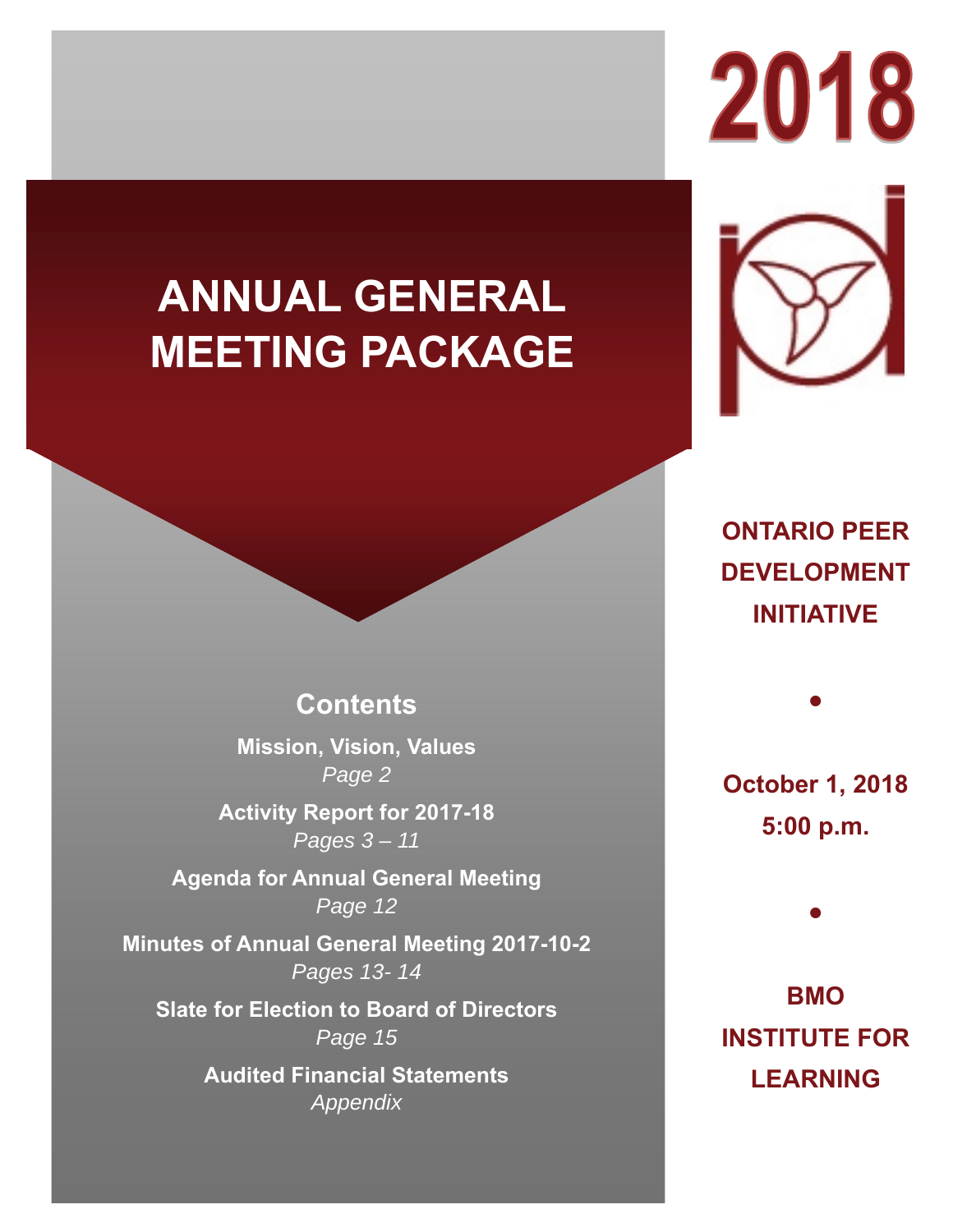

# Mission, Vision, Values

## **VISION**

2

### **MISSION**

Ontario Peer **Development** Initiative's mission is to acquire, understand and amplify the unique and distinct voice of consumer/survivor organizations across Ontario.

The experiential expertise of our peers will shape the mental health system to achieve a valued, recovery-oriented, community-based approach to support.

OPDI strives to provide a strong, cohesive and unified voice for consumer/survivor organizations in Ontario. It will use its resources to develop quality, valued and responsive supports and services to meet the needs of its membership. Informed by an open and inclusive consultative process and building on networking opportunities, OPDI will capture the perspective of its member groups and promote the uniqueness and worth of peer support and consumer/survivor organizations in the continuum of mental health care. In this way, OPDI will promote equitable funding and the expansion of peer-driven services in communities across the province.

OPDI will keep member groups informed of changes in legislation, policies and advocate on their behalf at the provincial level. Informed by the issues and concerns of stakeholders, OPDI through its policies, education and advocacy, will seek to promote recovery-oriented service design and delivery to respond to the needs and priorities of service users – based on what they define as meaningful. OPDI will be known as an authoritative and trusted voice on consumer/survivor issues across the system. OPDI will work collaboratively and in partnership with government and other stakeholders to improve regional coordination and promote positive changes for consumers.

As a provincially focused consumer/survivor organization OPDI will serve as a best practice model for capturing and amplifying the consumer voice and promoting its value as an essential and respected perspective. OPDI will be seen as a model of organizational excellence and will share its learnings with other consumer/survivor organizations to strengthen the community as a whole.

# **VALUES**

### **Experiential knowledge**

OPDI recognizes and promotes the value of experiential knowledge and skills gained through living with mental health issues, understanding the recovery process and their challenges in navigating the mental health system.

#### **Hope & Recovery**

OPDI believes in the right of each individual to develop their own approach to recovery and that by providing people with choice and an opportunity to share their experiences with their peers they can learn from each other.

#### **Acceptance, respect, openness and inclusion**

OPDI will promote acceptance, respect, openness and inclusion and will respect all people's race, religion, ethnicity, gender, age, socioeconomic status, sexual orientation and ability. **Responsive** 

OPDI will consult with, and be responsive to, its membership and provide supports and services aligned with their priorities.

#### **Integrity, openness, and honesty**

OPDI will act with integrity, openness and honesty in all its relationships, dealings and transactions. We strive to earn and convey trust through these values. **Accountability** 

### OPDI is accountable to its membership and will maintain an inclusive, collaborative and transparent approach to its operations. It will keep faith with the public trust through being efficient, cost effective and careful in the stewardship of its resources.

### **Partnership and Collaboration**

OPDI believes in collaboration and partnership. By bringing people together we can achieve a better result than by working alone.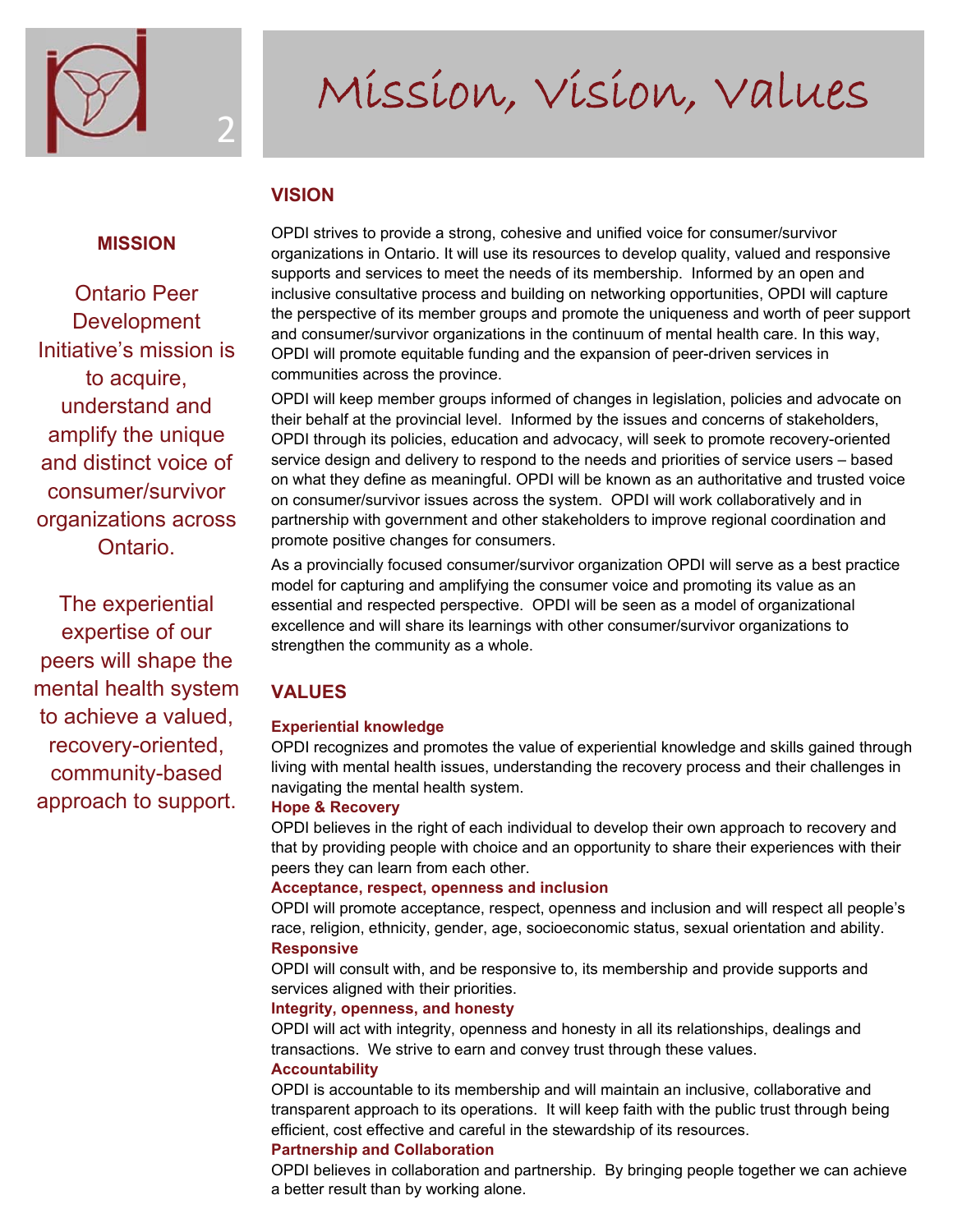

3

# **OPDI Conference and AGM 2017**

The conference October 2 and 3, 2017 was attended by 35 subsidized voting members, 27 extra member delegates, 14 paid non-members, and 5 guests.

Revised bylaws were approved by the membership.

# **Annual Lighthouse Awards Program**

Fifty-eight attended the Awards dinner on October 2nd, and five awards were given. All award categories were given.

# **Website Project**

The new website project was completed and launched at the conference. The entire website was rebuilt. Automated tools were added and OPDI received the legacy of the resource products from Self-Help Resource Centre which are now uploaded to the Resources pages.

The self-subscribe tool is on the website. Staff time is no longer used to subscribe people.

The online training registration tool was installed and is working.

Three staff received training on the website in order to facilitate more frequent updating of content without reference to outside supplier.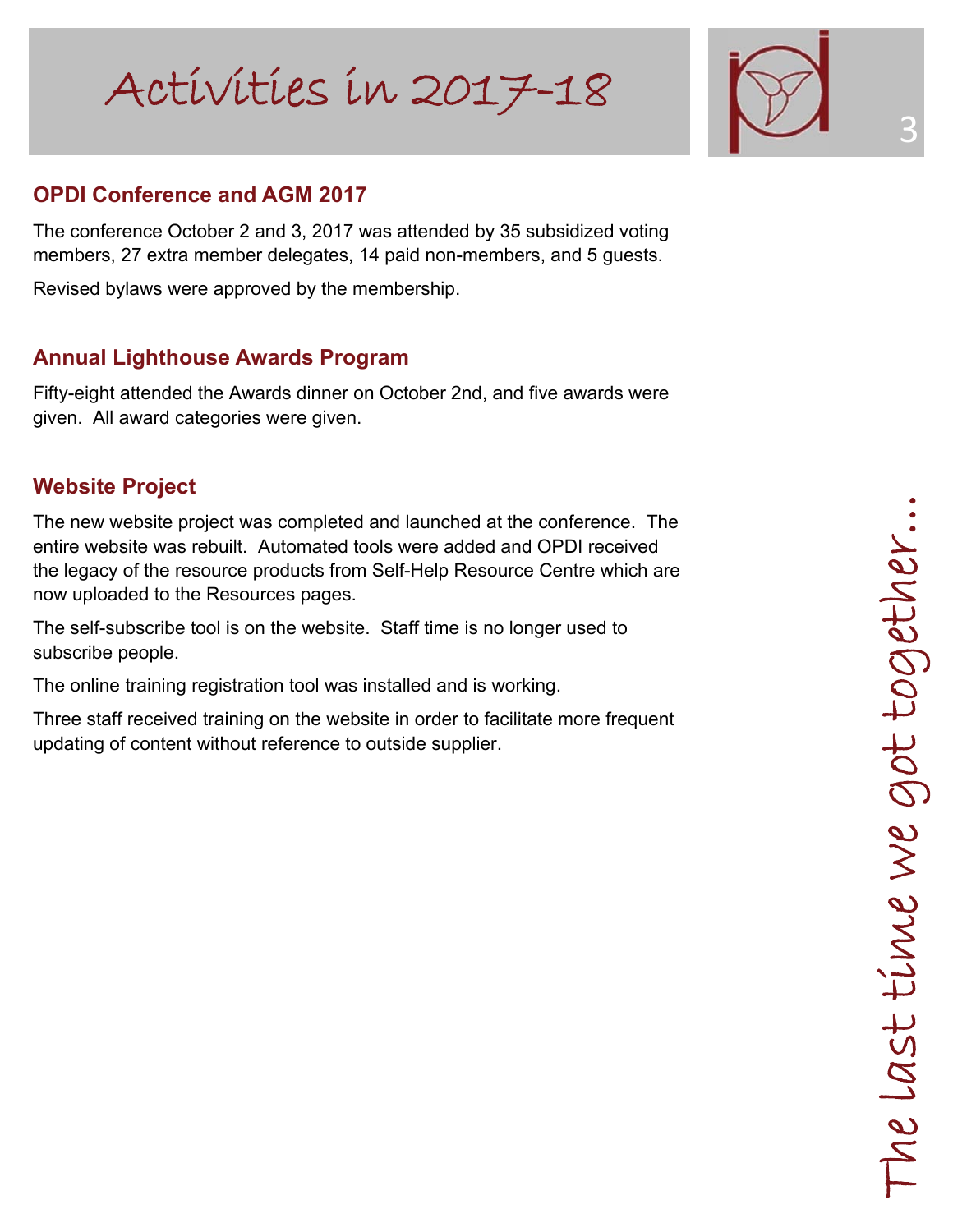

4

# Activities in 2017-18

# **Provincial and National Tables**

OPDI staff and/or directors represented the voice of lived experience, and specifically the membership, in a number of provincial and national policy, planning and research processes.

The following list includes regular standing committees:

# **AFP Working Group – "Consumers as Educators"**

 Led out of CAMH, this group rolled out a second iteration of training created the previous year, incorporating changes and improvements identified from the first year.

# **Evidence Exchange Network {EENET}**

# **Steering Committee**

 Coordination and strategic dissemination of relevant knowledge to stakeholders

# **Community of Interest on Racialized Populations**

 Collaborative knowledge creation about racialized populations in MH&A service

# **Persons With Lived Experience & Family Advisory**

 Researchers, policy makers bring processes and reports for vetting, suggestions or opinions before launching projects

# **Peer Support Canada (formerly Peer Support Accreditation and Certification Canada**

 Maintaining and implementing national certification program for peer supporters

1 OPDI staff chaired certification committee

 All active OPDI Peer Support Core Essentials Program trainers have now met the Board's requirements by successfully completing the PSC examination. Most have completed or are completing the final PSC requirements for certification.

1 OPDI staff sits on Mentors' committee.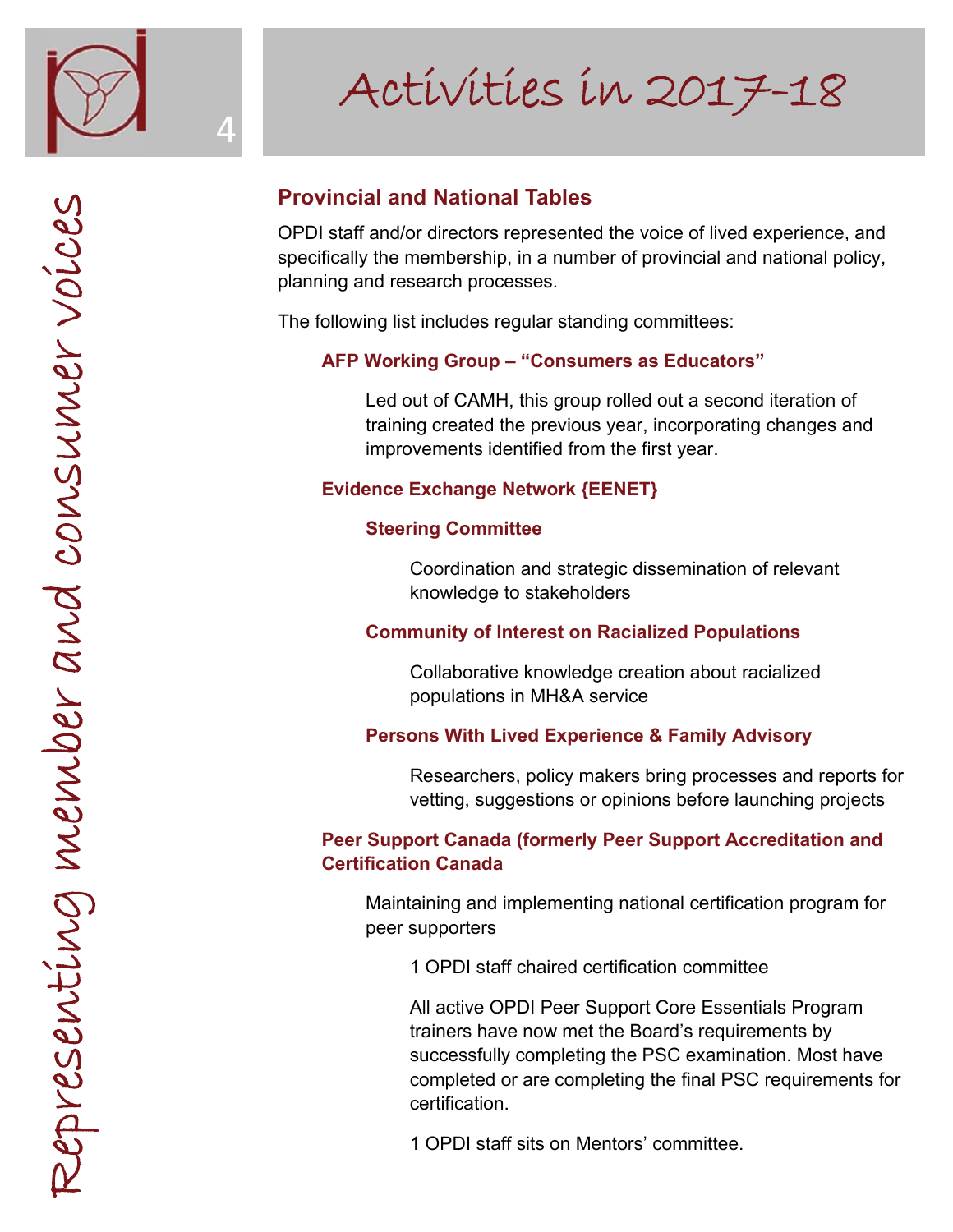

## **CA-IAR Clinical Standards**

 Managed at arms length by the MOH, this group monitors use of Clinical Assessment tools such as Ontario Common Assessment of Need (OCAN)

 OPDI escalated member concerns about how OCAN is implemented in some LHIN regions and/or programs. We did this by presenting at two committee meetings as well as via direct follow -up discussion with a LHIN leader.

### **Ontario Mental Health & Addictions Alliance**

 This group of 10 provincial organizations communicates positions to elected leaders, and encourages political parties/candidates to address MH&A issues in their platforms.

 Prepared work plan and drafted a position paper for the Ontario election.

### **Lived Experience Panel**

 A key informant resource group to the Mental Health and Addictions Leadership Advisory Council

 Through staff member and Board representation, provided consumer and peer support voice to Council's final Annual Report.

### **Peer Support Project (of Addictions & Mental Health Ontario)**

 This group completed and disseminated its report, several years in the making.

### **"Smart Homes" Research Advisory Committee**

 This group worked with Principal Investigator Dr. Cheryl Forchuk to prepare several funding applications to conduct a second exploration of how to assist people with lived experience to manage their health and day to day lives using smart technology.

As of the end of the fiscal no funds were secured.

5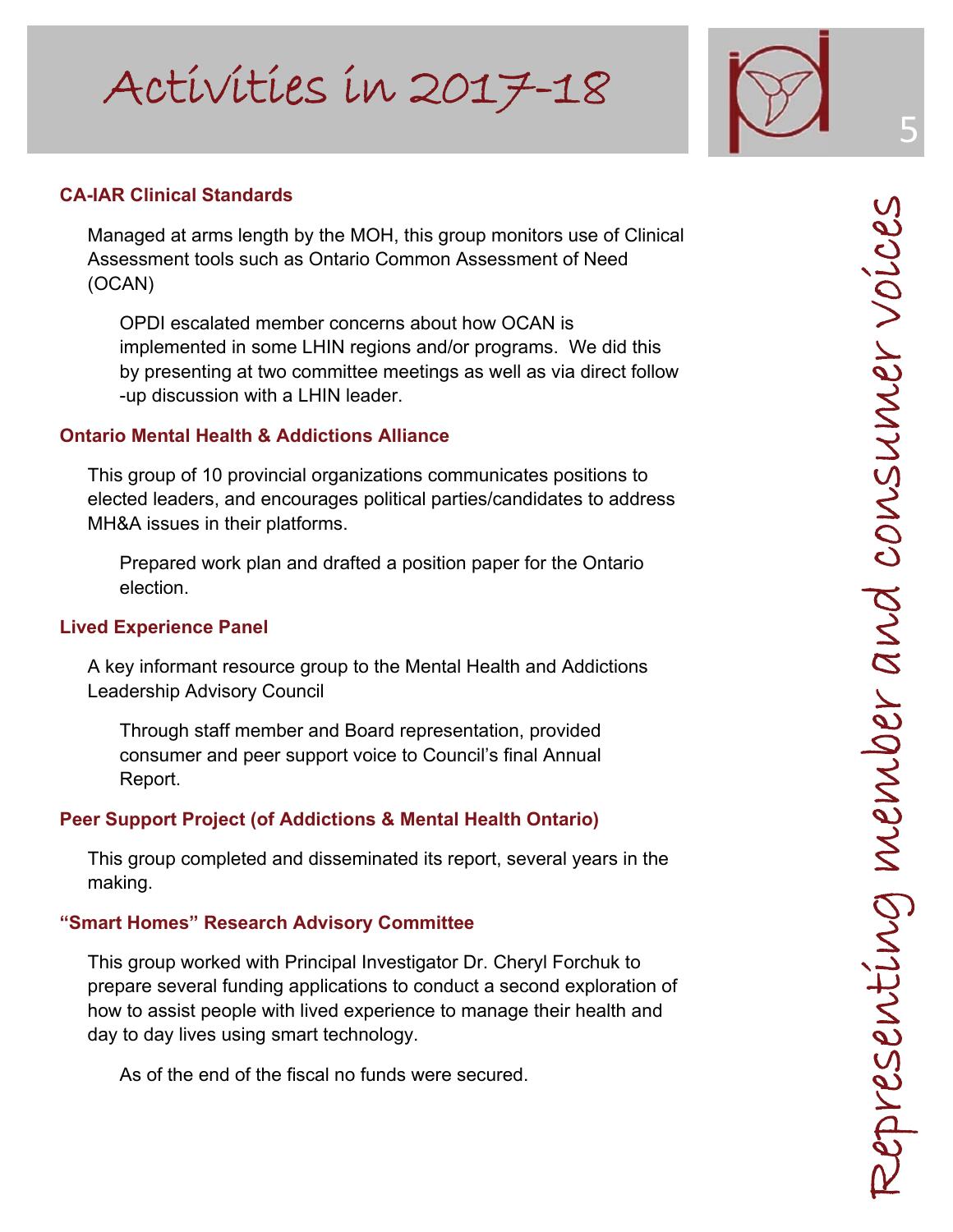

6

# Activities in 2017-18

The following list includes one-time consultations or processes, and short term or "fledgling" committees;

 **Corrections Consultation** (re PWLE and the justice system)

 OPDI staff participated and spoke against practice of placing PWLE in solitary confinement

# **Canada Norway Peer Support Project**

 OPDI joined a group hoping to develop research to implement peer support in Norway based upon the Ontario experience

Research was being gathered at the end of the fiscal

# **Central LHIN CSI Network**

One staff attended this consumer engagement gathering

# **Health System Research Fund**

 This group considered a tentative proposal for peer support research

# **Health Quality Ontario Conference**

 Staff attended for knowledge exchange purposes this conference on patient engagement and health quality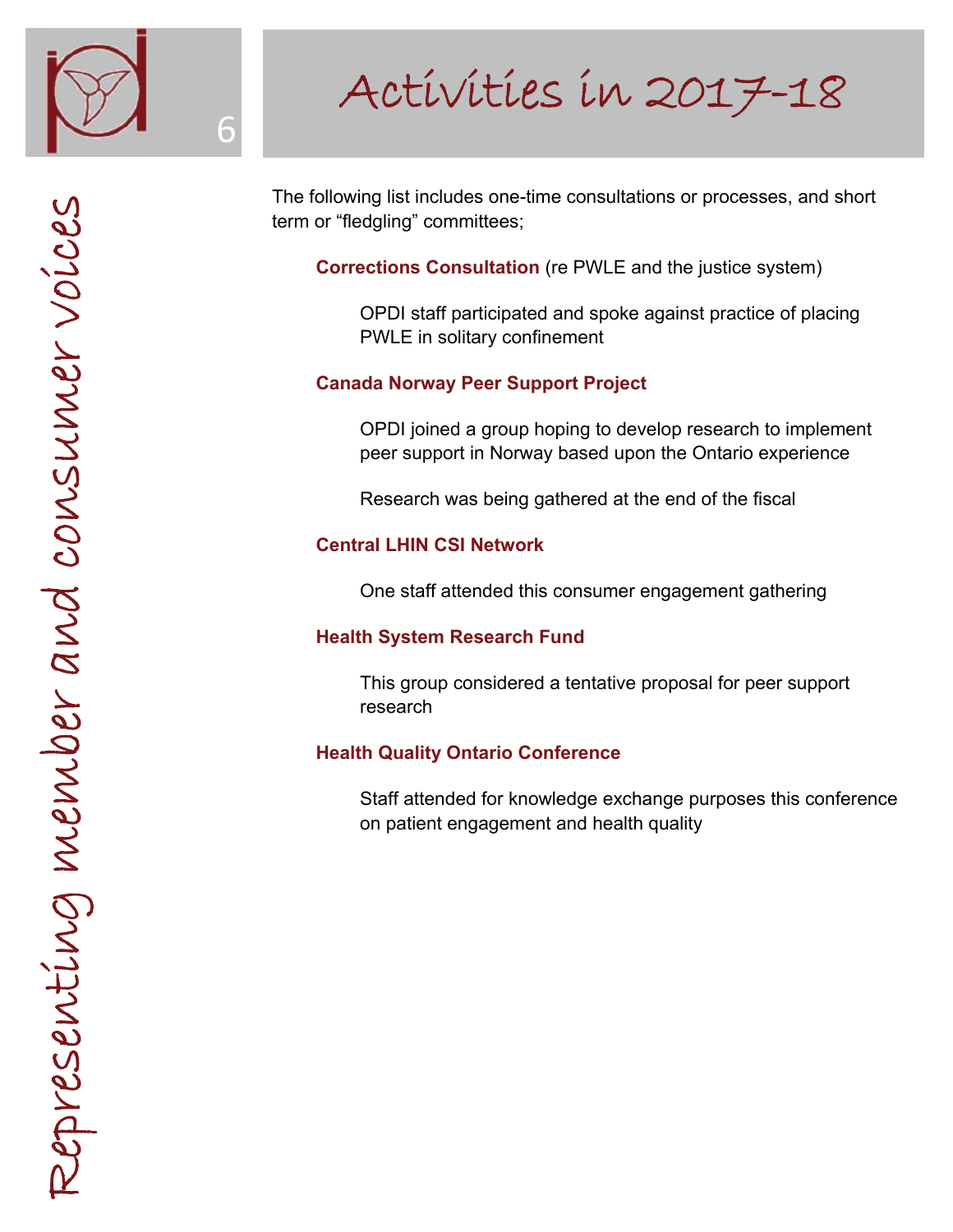

7

# **Presentations**

OPDI staff made presentations as follows:

**Integrating Peer Support With Integrity** webinar presented to Mental Health Commission of Canada audience and represented to OPDI members.

**The Imperative for Patient/Consumer Engagement in Research**  presented at Lawson Health Research Institute's Strategic Executive Retreat.

**Implementation Issues Related to Patient Engagement in Research** workshop led at Research Half Day Symposium at London Health Sciences Centre.

**Performance Measurement Tools: The Fine Balance Between Data and Peer Support** presented to symposium of the Enhancing and Sustaining Peer Support Initiative

# **Staff Development**

Staff attended the following educational activities

Two AMHO leaders' forums

AMHO Webinar on Schizophrenia

CMHA National Conference

Impact Accelerator Workshop

3 staff received training from web developer to self manage updating of the new website.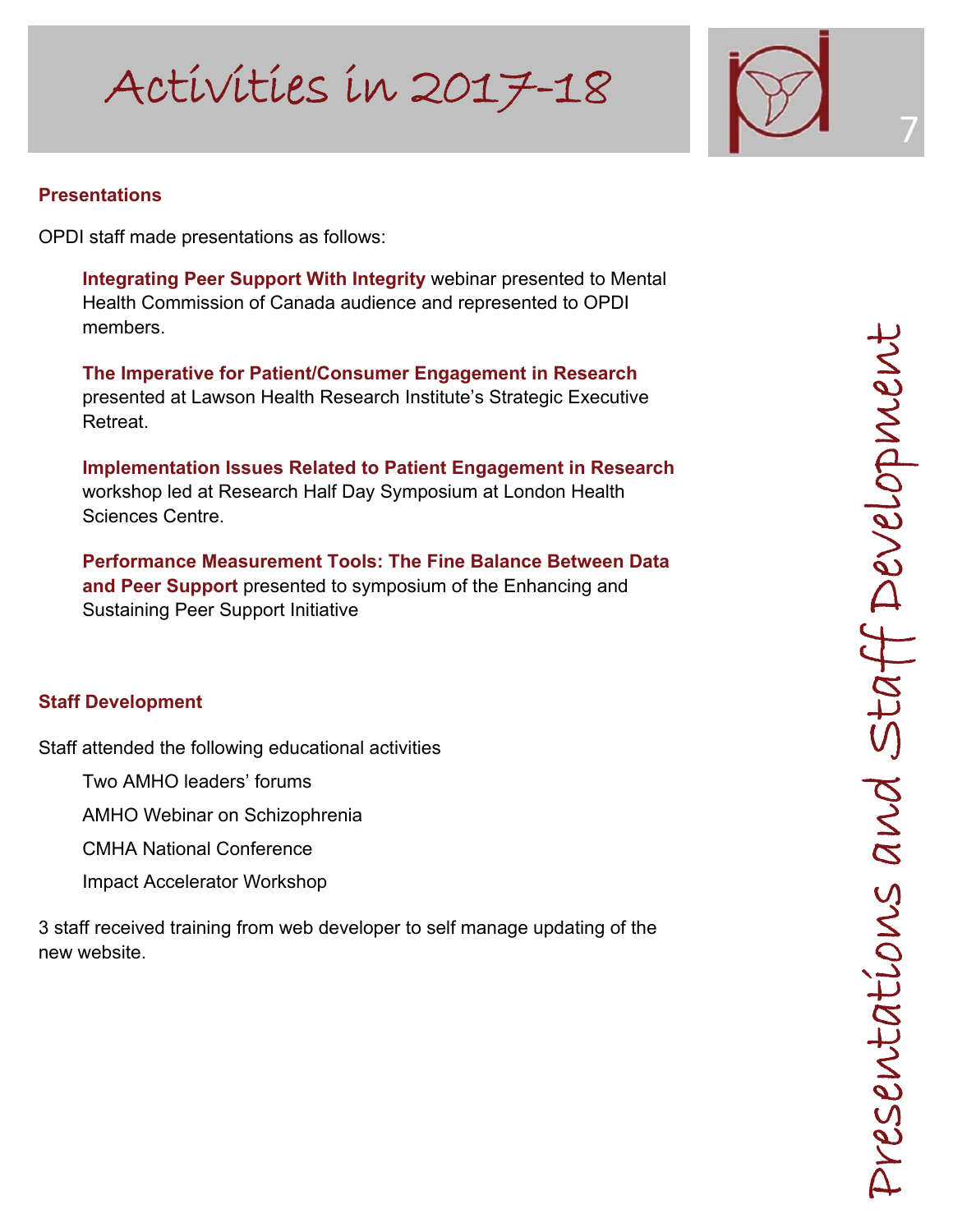

# **Direct Services to Member Organizations**

 Staff met with three member organization leaders to discuss and strategize around integration processes.

 Integrations with local CMHA's proceeded for the majority of CSI's throughout one LHIN with the exception of two CSI's – one was defunded, one remains unresolved.

 A situation in another LHIN was resolved – a member organization that received OPDI support was successful in dissuading its LHIN from integrating it with other organizations, and instead received a program number of its own.

 Incoming ED met with three member leaders and had telephone conversations with number of member organizations to introduce and hear of their issues and concerns.

Staff were invited to and attended a member's AGM

 A reporter with specific inquiry was directed to a member organization which was ultimately featured on CBC's "White Coat, Black Art"

 Staff recorded approximately 13 hours of support given to non-member individuals

 Undertook information searches and provided responses to queries from 11 member groups.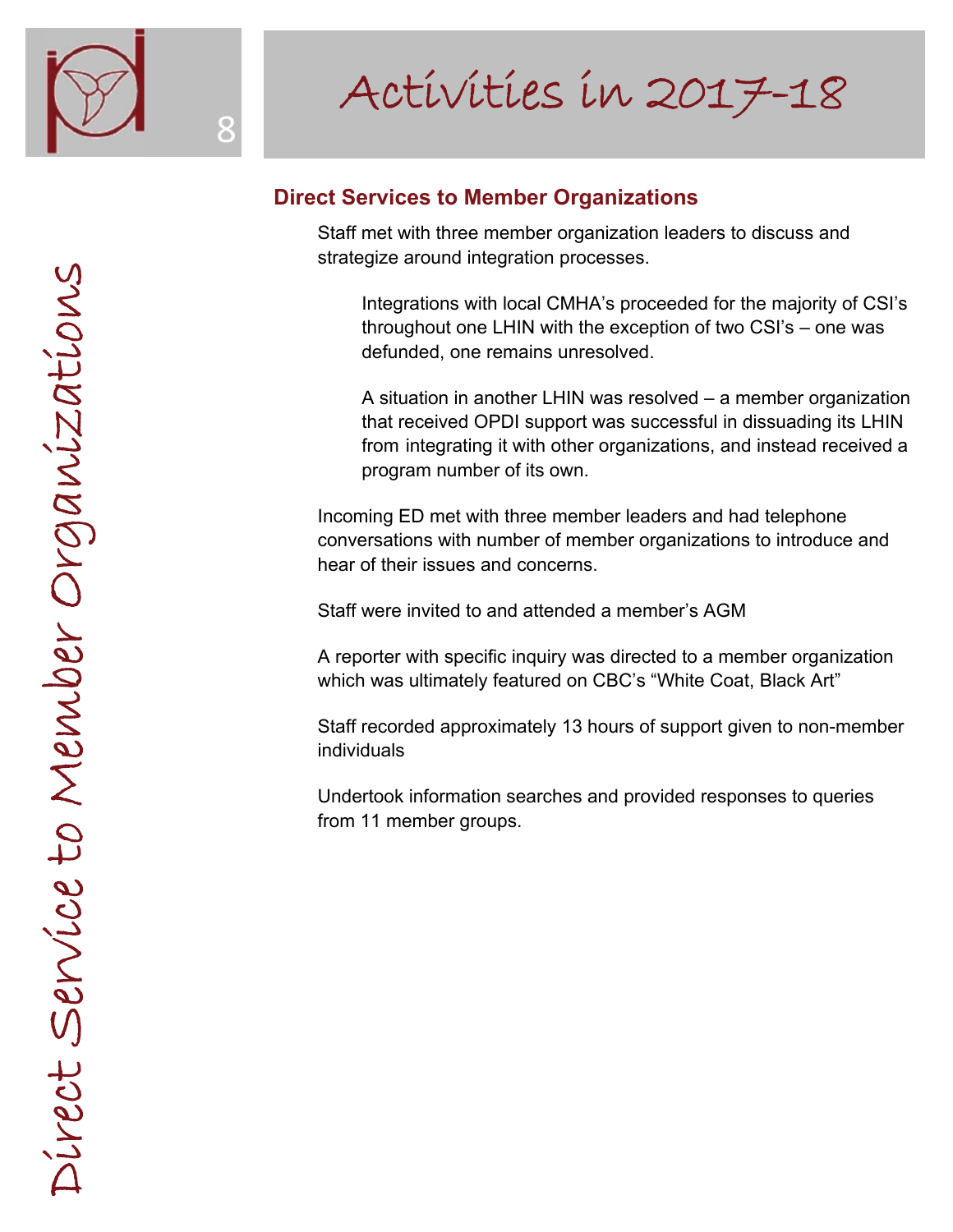<sup>9</sup> Activities in 2017-18



# **Board Governance**

The Board of Directors maintained a full complement of nine directors until October 2017 election, after which two positions were vacant.

A Nominations Committee vetted candidates to fill the vacancies

 They held three meetings Four candidates interviewed by a subgroup Two directors appointed in November for ratification at next AGM

There were five meetings of the Board

 Three weekend-long face to face meetings One face to face meeting during conference to elect officers Three teleconference meeting

Bylaw Revisions – staff liaised between board and a lawyer, and updated bylaws were drafted, presented to the members at AGM 2017, and adopted.

# **Executive Director**

During the 2017-2018 fiscal the Board was given notice that the Executive Director wanted to retire at the end of December 2017. Work was done on a succession plan and there was an orientation plan made by the board. Arrangements were made to support the incoming Executive Director with orientation.

A Hiring Committee of Directors and one ad hoc member held a number of telephone meetings to develop the hiring process further, including timelines, qualifications required, posting, interview questions. Shortlist was made and initial phone interviews were made. The Committee conducted two days of in person interviews. Recommendations were made to the Board and a new Executive Director was hired with a start date of February 1st, 2018. Board members supported staff in the interim month of January.

The newly hired Executive Director began an orientation/transition process in February that was ongoing as of fiscal year end. (**Please Note:** At the end of the 3 month probationary period (April 2018), the newly

hired Executive Director left the organization. As a result of this, the Board appointed an Acting Manager who continues in the position during the transition period.)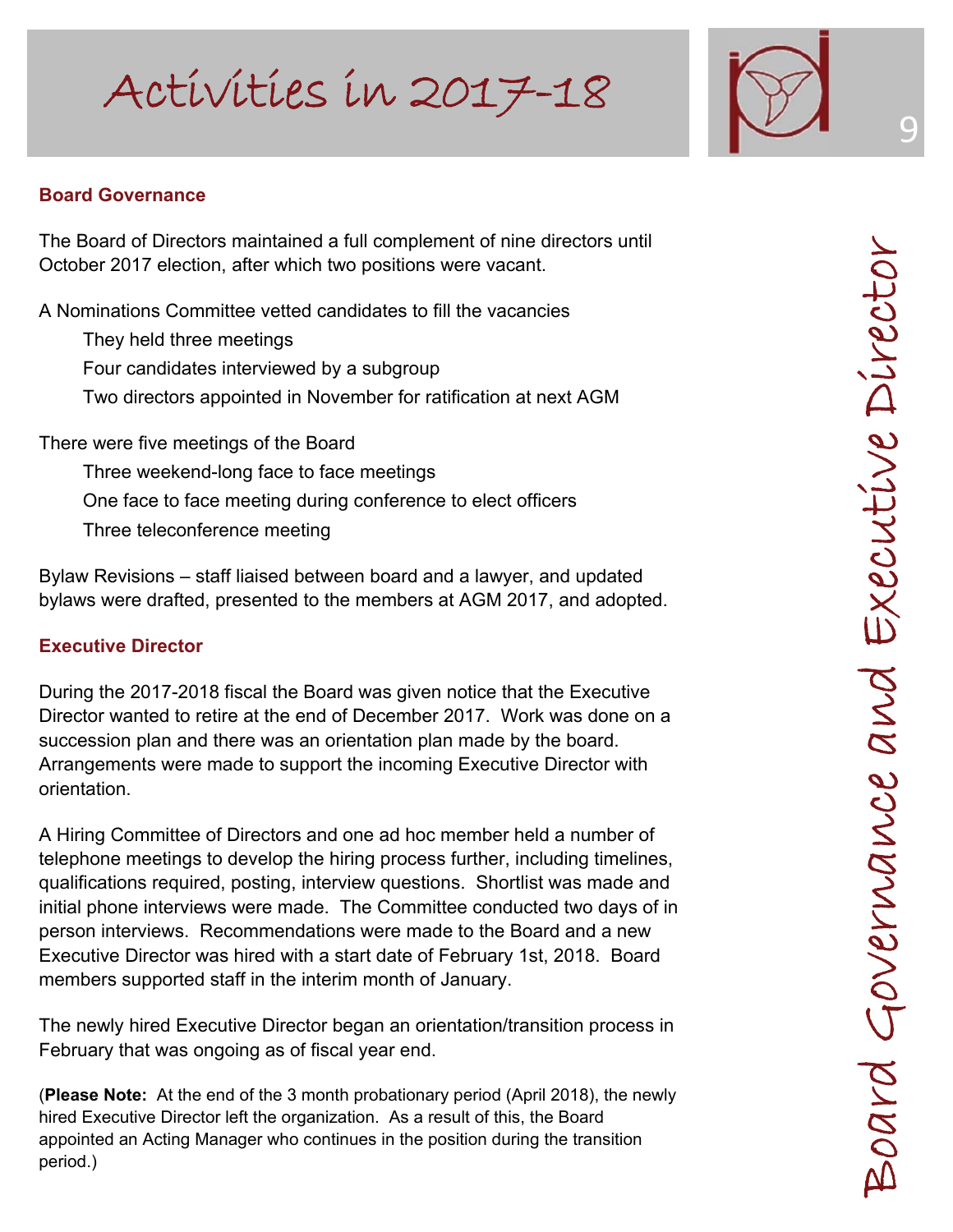

# **Knowledge Exchange/ Communication Strategies**

## **NewsToGo**

 Published 31 issues with an average of 25 news items each and continues to receive good feedback, with circulation by year end at 568.

# **News To Muse and direct communiques**

 Included (3) direct messages on the tagline survey, a Cannabis Act Policy Analysis, Conference and post-conference communications (6), Board Nominations and By-Laws Notices (6), and (6) related to the ED vacancy. The lowest readership of a direct message was 35% of the members and the highest was 67%.

 Staff fielded and responded to 17 **"knowledge sharing" requests from members** that required literature searches and/or policy analysis.

 OPDI has through **Twitter** acquired a virtual network of people in the mental health and addictions field, journalists and politicians who share information freely. We edit the best tidbits to be the basis of NewsToGo.

**Facebook** gives OPDI reach beyond our member organizations and engages individuals linked to members, and beyond. It draws people to our website and Twitter feed, and new NewsToGo subscribers.

Our social media statistics at year end are as follows:

- 775 followers on Twitter account @OPDI, with average 50 tweets weekly
- 35 Facebook posts monthly with 387 "likes" for the Facebook page

 The best post in a week will reach 470 people and result in 18 engagements and typically 4 comments.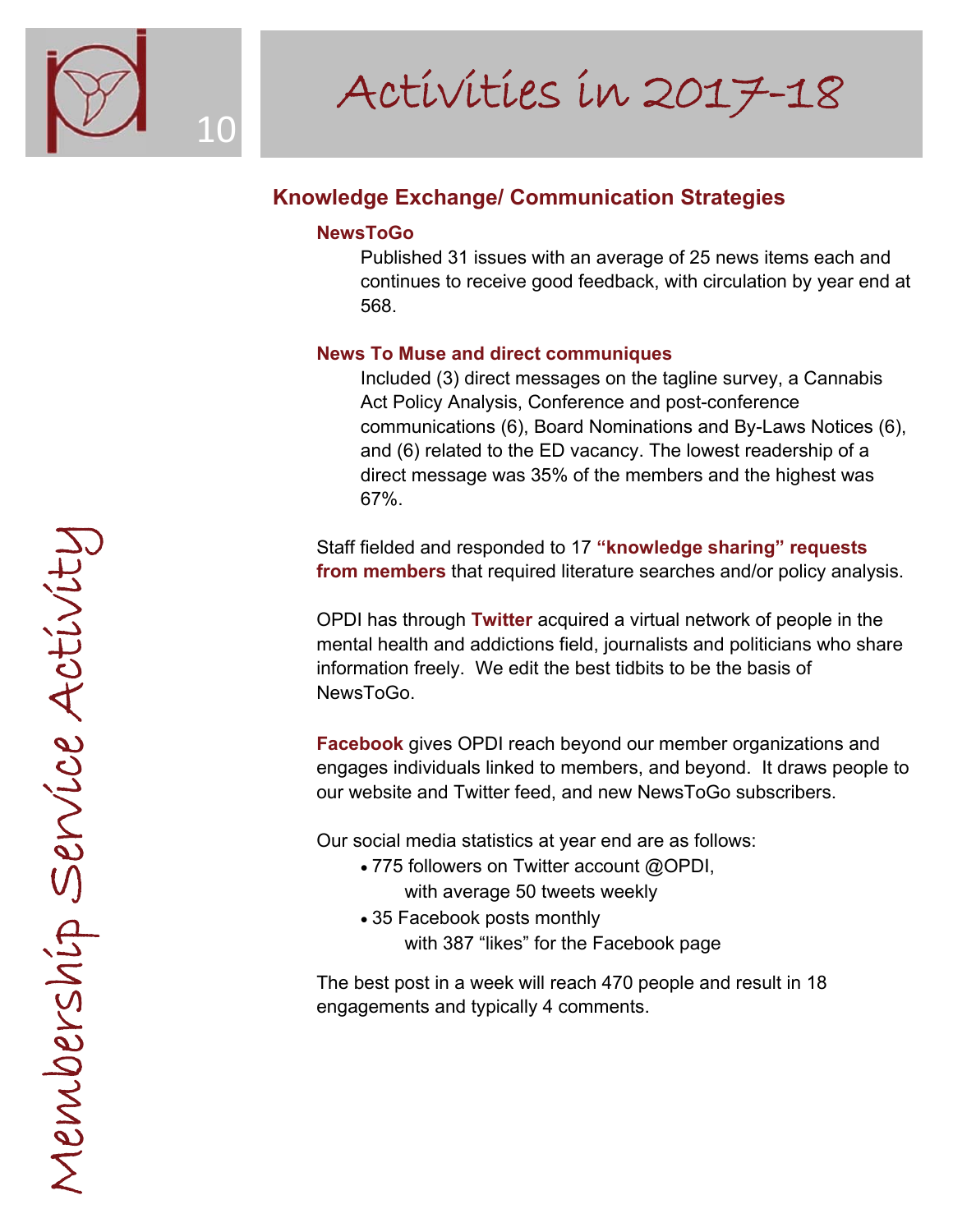# **Training Classes:**

OPDI delivered five classes in the fiscal year, and as usual the majority occurred in the final quarter when organizations were able to ascertain and leverage unspent funds from the fiscal year.

- Woodstock in July 13
- Brantford in August 18
- London in November 12
- Toronto in November 9
- London in March 13

A total of 65 individuals enrolled, 61 earned "Level 1R", and 4 earned "Level  $1"$ .

These classes generated 10 weeks of paid employment for trainers. OPDI staff delivered 3 "Expectations" and 5 "Beginnings" webinars prior to these classes.

# **Practicums/Internships**

Staff delivered 3 "Internship" webinars. 23 Internship plans were approved for individuals from these and earlier training classes, and staff continue to monitor those who have begun their practicum/internship hours.

13 individuals completed internships to earn "Level 2", or OPDI Certified Peer Supporter.

# **Trainer development**

There is a Trainer Community of Practice and they held 6 meetings.

As per the Board of Directors' decision, OPDI continued putting trainers through the PSC examination process (which was made a requirement in the 2016-2017 fiscal) and supporting them in the entire certification if they wish (not a requirement at this time). 8 Trainers completed certification.

Two staff are PSC certified.

# **Business Model Review**

The Board charged a committee to review the Business Model for the training and work is ongoing.

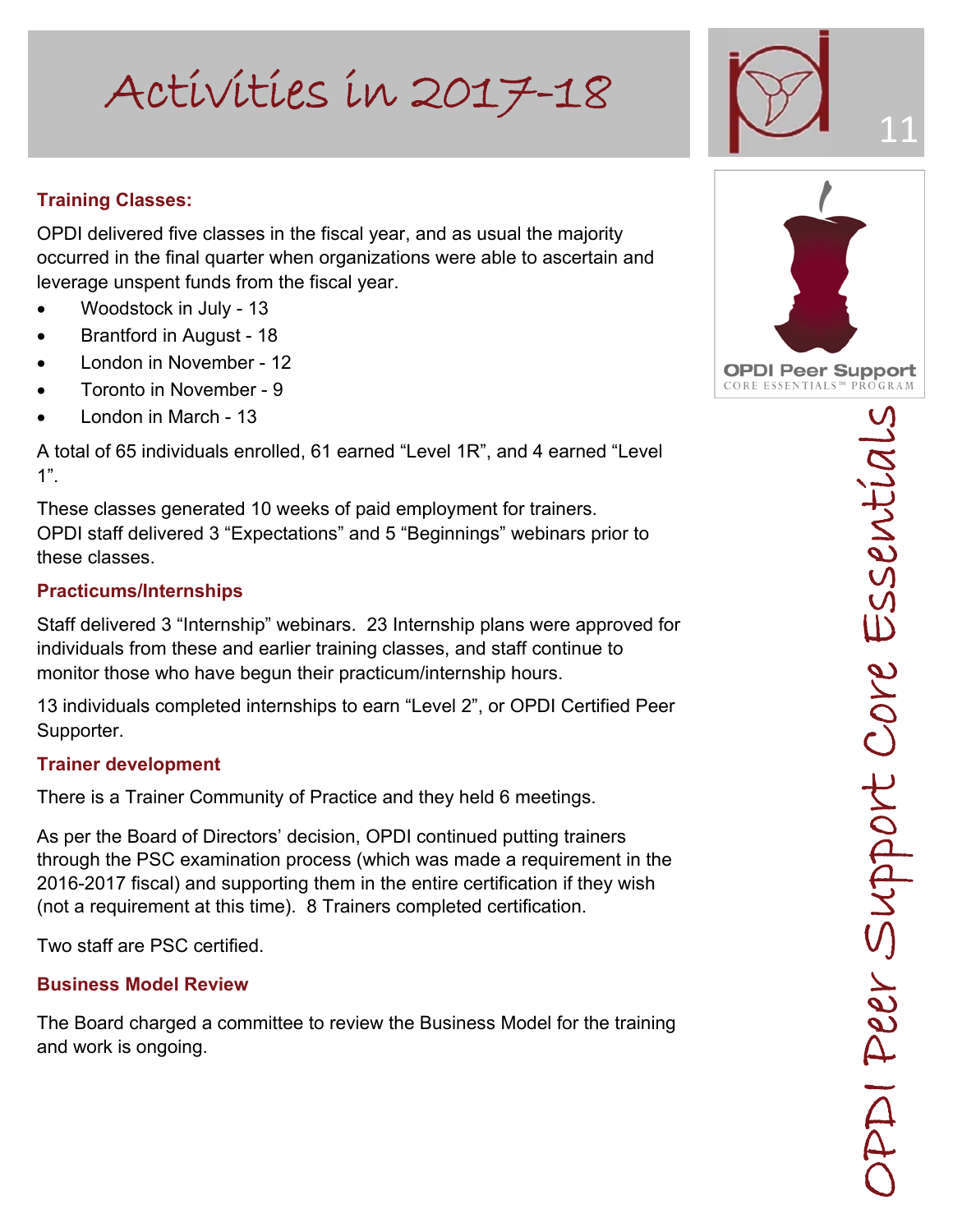# **AGENDA 12**



**ONTARIO PEER DEVELOPMENT INITIATIVE** 

**Annual General Meeting** 

**●**

**October 1, 2018 5:00 p.m.** 

**●**

**●**

**BMO INSTITUTE FOR LEARNING** 

## AGENDA

1. Call to order

2. Determination of Quorum/Roll Call

3. Approval of Agenda

4. Approval of Minutes of October 2, 2017 Annual General Meeting

5. Annual Report (attached)

6. PresentaƟon of Audited Financial Statements Meghan Coyne, Kriens-LaRose, LL.P. (attached) and motion to approve.

7. Appointment of Auditor

8. Recognition

9. Presentation of the Board Slate and motion to approve

10. Other Business

11. Adjournment

*The Board of Directors will retire immediately after the AGM for a brief business meeting*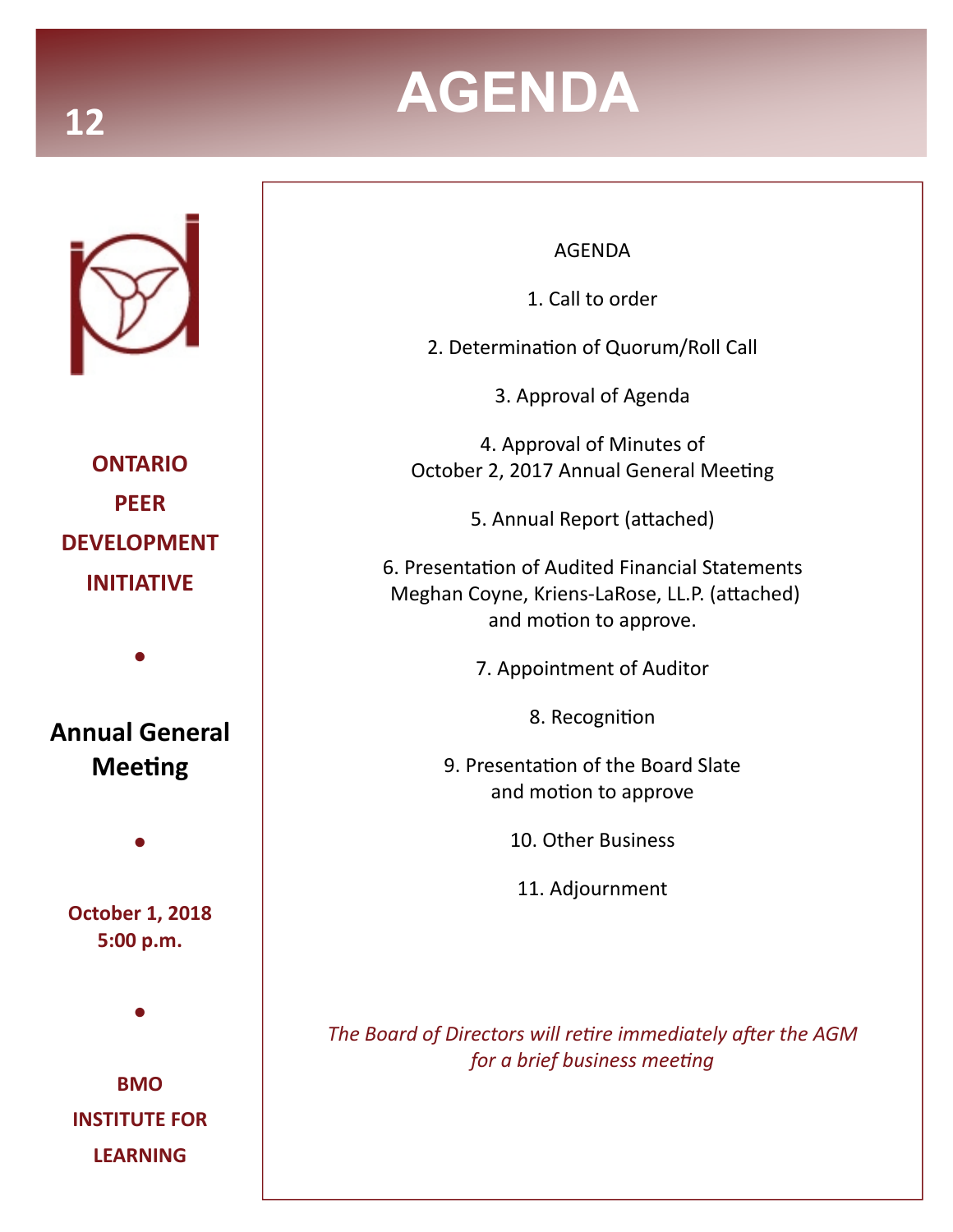# **MINUTES of the AGM**



**13** 

### **Call to Order**

Yvette Brook, OPDI President, called the meeting to order at 4:37pm and welcomed everyone to OPDI's Annual General Meeting.

### **Determination of Quorum**

The Ontario Peer Development Initiative's attending voting member group's total 23. Of those 23 organizations, 21 have registered and signed in to vote.

### **Approval of Agenda**

Motion: Allan Strong made a motion to accept the agenda.

Seconded by: Jessica Cranch

Motion carried

### **Approval of Minutes from the September 22, 2016 Annual General Meeting**

Motion: Judy Hoover made a motion that the minutes from the September 22, 2016 Annual General Meeting be approved.

Seconded by: Theresa Claxton- Wali

Motion carried

### **Annual Report**

Yvette Brook presented the Annual Report.

Motion: Kristine Quaid made a motion to accept the Annual Report.

Seconded by: Dinah Laprairie

Motion carried

### **Financial Report**

Thomas Kriens, Kriens-LaRose presented the audited financial statement.

Motion: Kathy Stevenson made a motion to accept the Auditors Report.

Seconded by: Carol Boehringer

Motion carried

**Ontario Peer Development IniƟaƟve** 

**●**

**Minutes of the Annual General Meeting** 

**October 2, 2017** 

**●**

**●**

**BMO INSTITUTE FOR LEARNING**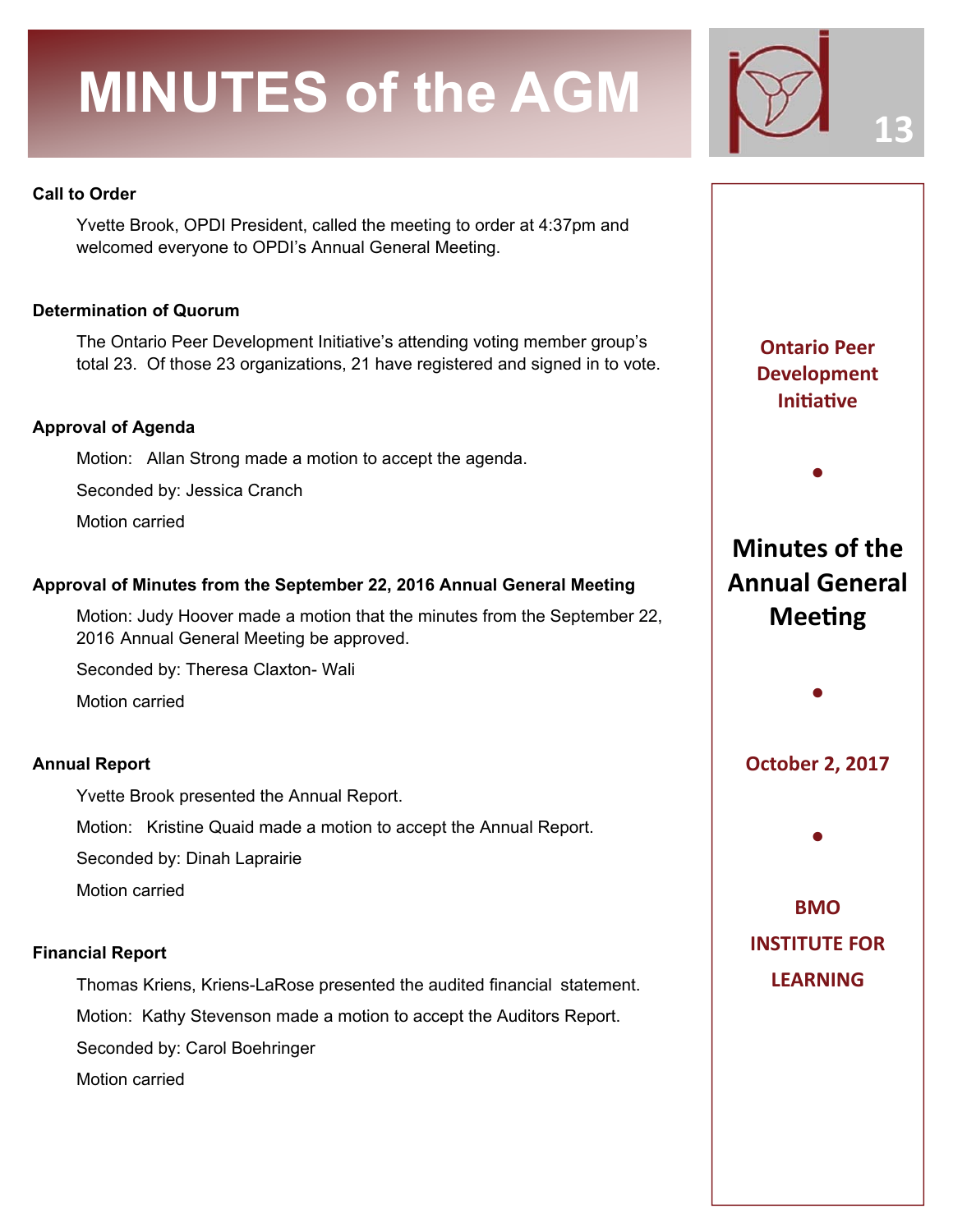

# **2017-10-02**

## **Appointment of Auditor**

Kriens-LaRose was presented by the Board to perform the 2017/18 audit for the Ontario Peer Development Initiative.

Motion: Kathy Stevenson made a motion for approval of the appointment of the Auditor.

Seconded by: Kristine Quaid

Motion carried

### **Resolution to Enact new by-laws**

Amendment:: Change problems to concerns in Article 1

Motion: Joel Johnson made a motion to enact the by-laws with the above noted amendment.

Seconded by: Keely Phillips

Motion carried

### **Recognition**

Dylan de la Riviere recognized Donna Forget and Yvette Brook for their commitment to the Board of Directors.

### **Presentation of the Slate**

Yvette Brook presented the 2017/18 Board slate.

Motion: Kristine Quaid made a motion to accept the slate.

Seconded by: Jessica Cranch

Motion carried

The process to fill the vacant positions was explained

### **Other Business**

None

### **Adjournment**

Motion: Allan Strong made a motion to adjourn the meeting at 4:51pm.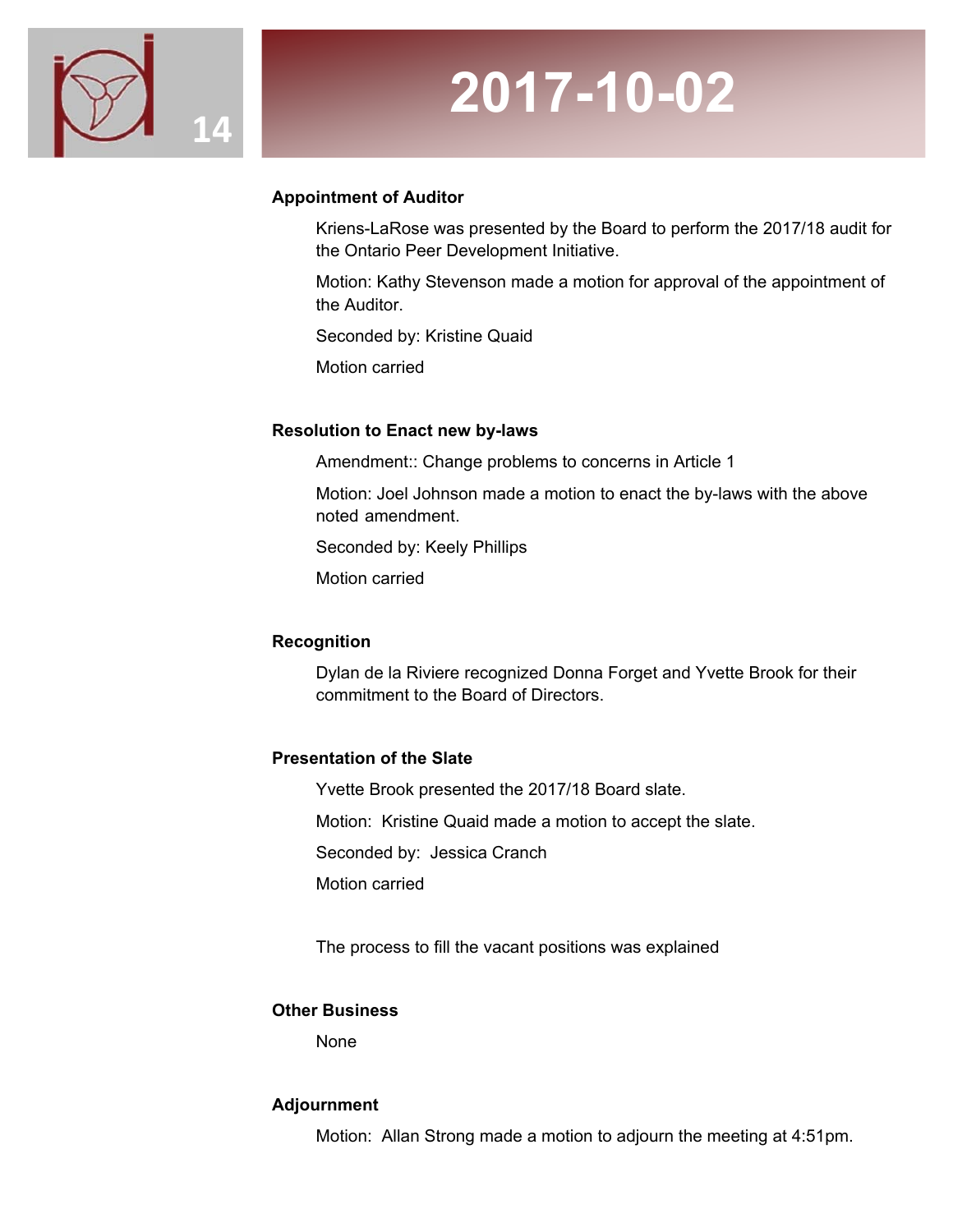

# **SLATE**

**Board of Directors 2018-2019**

| Rotation                                                             | <b>Board</b><br>Position | <b>Director</b>      | <b>Status</b>       | Area & Member Org Affiliation                            |
|----------------------------------------------------------------------|--------------------------|----------------------|---------------------|----------------------------------------------------------|
| $\overline{2}$<br>$\overline{0}$<br>$\overline{c}$<br>$\overline{0}$ | 1                        | Kari Sterling        | <b>New</b>          | North Bay<br>Lived Experience and Recovery Network       |
|                                                                      | $\overline{2}$           | <b>Richard Adair</b> | <b>New</b>          | <b>Brampton</b><br><b>Friends and Advocates Peel</b>     |
|                                                                      | 3                        | <b>Tyrone Gamble</b> | <b>New</b>          | Ottawa<br><b>Psychiatric Survivors of Ottawa</b>         |
|                                                                      | $\overline{4}$           | Alise de Bie         | Returning           | <b>Hamilton</b><br><b>Mental Health Rights Coalition</b> |
|                                                                      | 5                        | Vacant               |                     |                                                          |
| $\overline{2}$<br>$\mathbf 0$<br>1<br>9                              | $6\phantom{1}6$          | <b>Aubrey Andrus</b> | **New/<br>Returning | Whitby<br><b>Durham Mental Health Services</b>           |
|                                                                      | $\overline{7}$           | Dylan de la Riviere  | Returning           | Toronto<br>North York General Participants' Council      |
|                                                                      | 8                        | Moira Wheeler        | Returning           | North Bay<br>People for Equal Partnership                |
|                                                                      | 9                        | Vacant               |                     |                                                          |

\*\*Aubrey was appointed to the Board of Directors in November 2017 to a vacant position, and now requires ratification by the membership to formalize her appointment.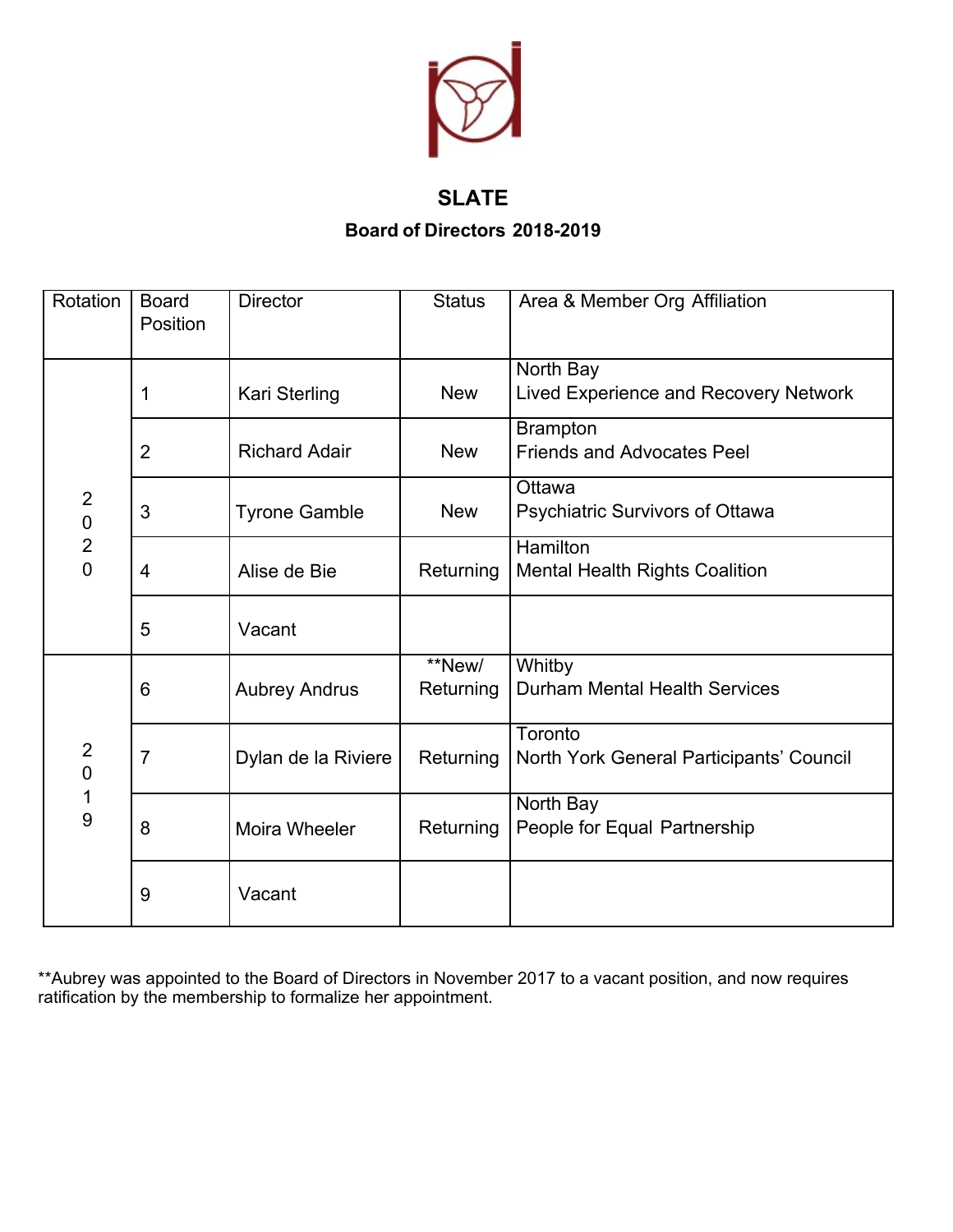### **ONTARIO PEER DEVELOPMENT INITIATIVE**

 $\sim$ 

# FINANCIAL STATEMENTS

# **MARCH 31, 2018**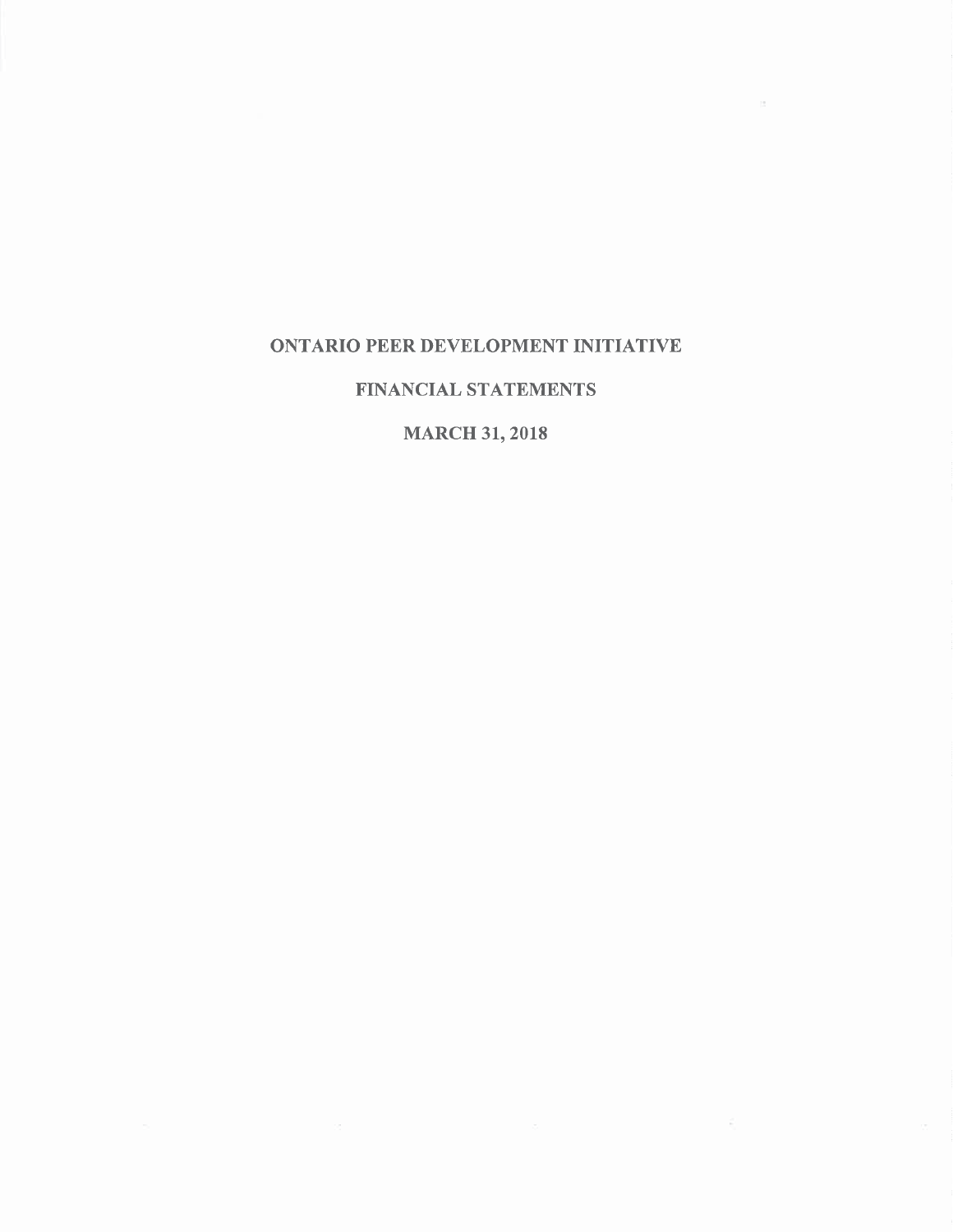# ONTARIO PEER DEVELOPMENT INITIATIVE STATEMENT OF FINANCIAL POSITION **AS AT MARCH 31, 2018**

|                                 | 2018<br>\$ | 2017<br>\$     |
|---------------------------------|------------|----------------|
| <b>ASSETS</b><br><b>CURRENT</b> |            |                |
| Cash                            | 49,911     | 33,647         |
| Accounts receivable             | 18,278     | 21,100         |
| HST receivable                  | 6,614      | 10,922         |
|                                 | 74,803     | 65,669         |
| <b>EQUIPMENT</b> (Note 2)       | $\sim$     | $\blacksquare$ |
|                                 | 74,803     | 65,669         |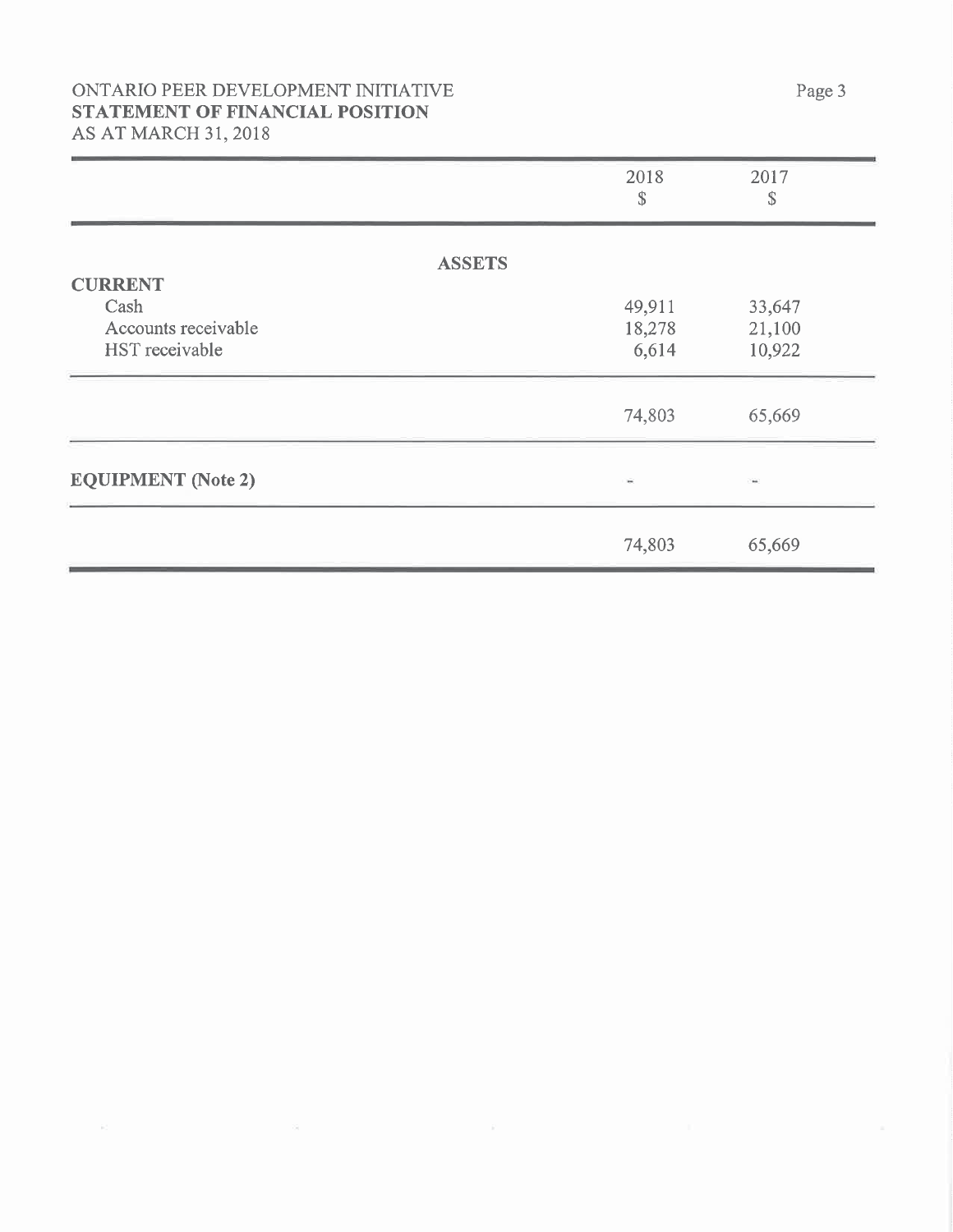# ONTARIO PEER DEVELOPMENT INITIATIVE STATEMENT OF FINANCIAL POSITION AS AT MARCH 31, 2018

|                                                            | 2018<br>$\mathcal{S}$ | 2017<br>\$         |
|------------------------------------------------------------|-----------------------|--------------------|
| <b>LIABILITIES</b>                                         |                       |                    |
| <b>CURRENT</b><br>Accounts payable and accrued liabilities | 16,938                | 12,099             |
| <b>FUNDS (NOTE 3)</b>                                      |                       |                    |
| Ministry of Health and Long Term Care<br>Program fund      | (3, 124)<br>60,989    | (3, 124)<br>56,694 |
|                                                            | 57,865                | 53,570             |
|                                                            | 74,803                | 65,669             |

# APPROVED ON BEHALF OF THE BOARD:

 $\Box$  Director  $\Box$ , Director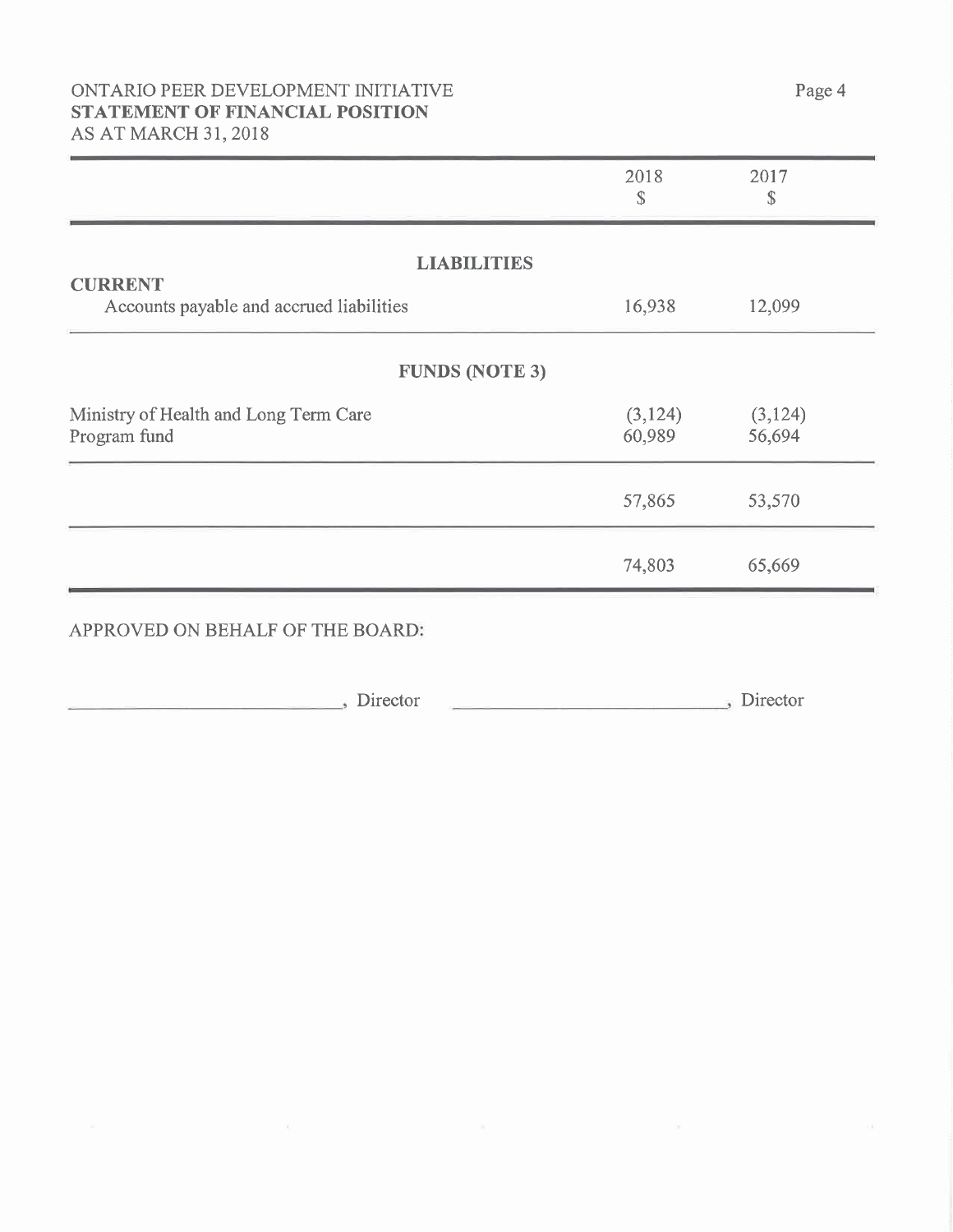### ONTARIO PEER DEVELOPMENT INITIATIVE **COMBINED STATEMENT OF OPERATIONS AND FUND BALANCES** FOR THE YEAR ENDED MARCH 31, 2018

|                                                                           | 2018    | 2017    |
|---------------------------------------------------------------------------|---------|---------|
|                                                                           | \$      | \$      |
|                                                                           |         |         |
| <b>REVENUES</b><br>Ministry of Health and Long Term Care funding (Note 4) | 300,649 | 300,649 |
| Other income                                                              | 64,550  | 55,565  |
|                                                                           |         |         |
|                                                                           | 365,199 | 356,214 |
| <b>EXPENSES</b>                                                           |         |         |
| Salaries and benefits                                                     | 186,379 | 193,863 |
| Program expenses                                                          | 57,449  | 53,103  |
| Program fund                                                              | 50,169  | 36,137  |
| Board expenses                                                            | 24,575  | 27,511  |
| Rent                                                                      | 8,268   | 8,994   |
| Telecommunications                                                        | 6,047   | 5,307   |
| Office supplies                                                           | 5,344   | 100     |
| Audit and accounting                                                      | 5,308   | 5,329   |
| Award program                                                             | 4,484   | 216     |
| Computer maintenance and supplies                                         | 3,717   | 3,904   |
| Staff and volunteer education and training                                | 2,752   | 1,140   |
| Training program expenses                                                 | 2,656   | 4,411   |
| Insurance                                                                 | 1,147   | 1,297   |
| <b>Bank</b> charges                                                       | 1,001   | 990     |
| Postage and courier                                                       | 823     | 749     |
| Professional fees                                                         | 785     |         |
| Amortization                                                              |         | 627     |
|                                                                           | 360,904 | 343,678 |
|                                                                           |         |         |
| <b>EXCESS OF REVENUES OVER</b><br><b>EXPENSES FOR THE YEAR</b>            | 4,295   | 12,536  |
| Fund balances, beginning of the year                                      | 53,570  | 46,395  |
| Repaid to the MOH and Long Term Care                                      |         | (5,361) |
| Fund balances, end of the year                                            | 57,865  | 53,570  |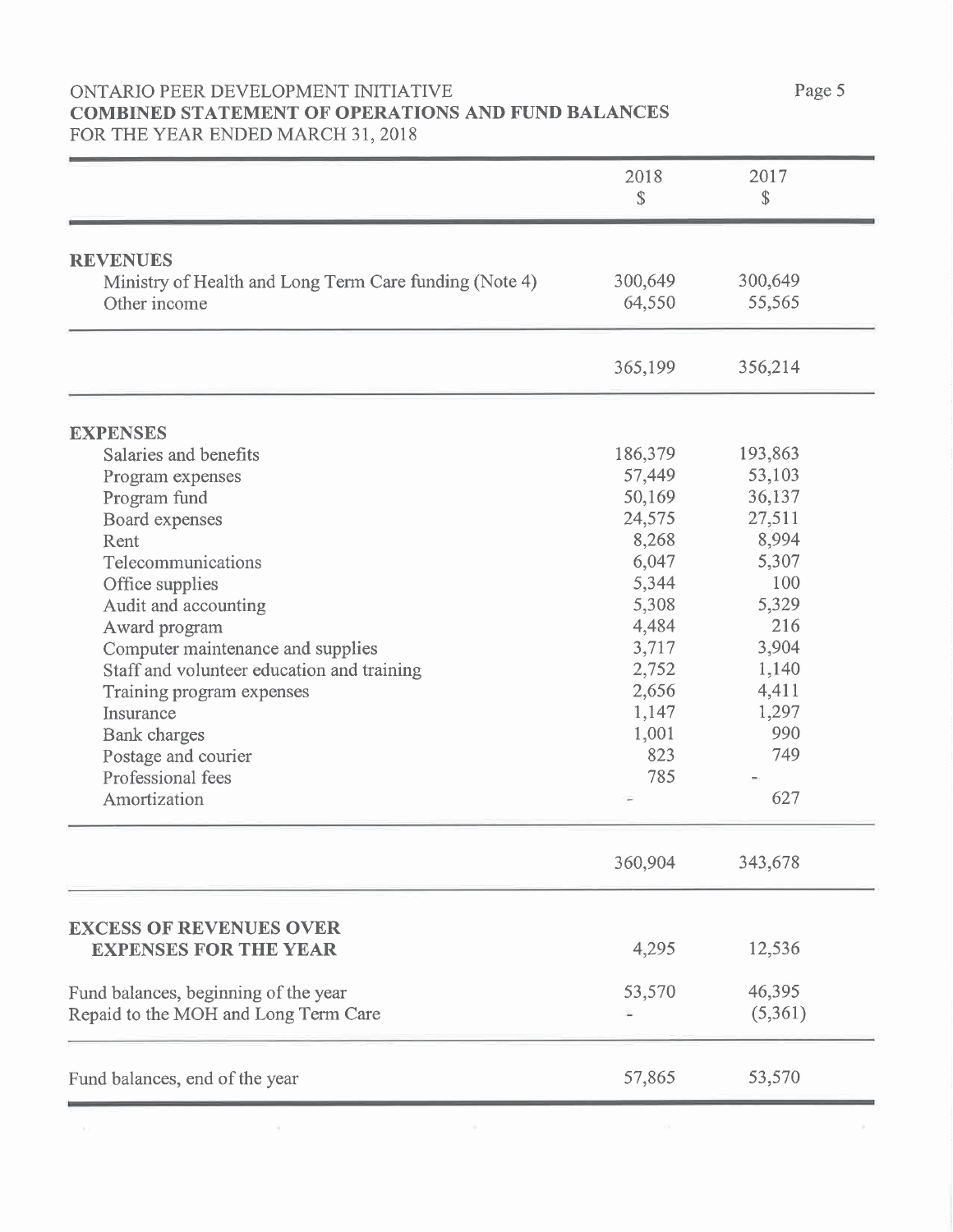### ONTARIO PEER DEVELOPMENT INITIATIVE STATEMENT OF OPERATIONS AND FUND BALANCE -MINISTRY OF HEALTH AND LONG-TERM CARE FOR THE YEAR ENDED MARCH 31, 2018

|                                               | 2018<br>\$ | 2017<br>\$ |
|-----------------------------------------------|------------|------------|
| <b>REVENUES</b>                               |            |            |
| Funding by MOH and Long Term Care (Note 4)    | 300,649    | 300,649    |
| Other income                                  | 10,086     | 6,265      |
|                                               | 310,735    | 306,914    |
| <b>EXPENSES</b>                               |            |            |
| Salaries and benefits                         | 186,379    | 193,863    |
| Program expenses                              | 57,449     | 53,103     |
| Board expenses                                | 24,575     | 27,511     |
| Rent                                          | 8,268      | 8,994      |
| Telecommunications                            | 6,047      | 5,307      |
| Office supplies                               | 5,344      | 100        |
| Audit and accounting                          | 5,308      | 5,329      |
| Award program                                 | 4,484      | 216        |
| Computer maintenance and supplies             | 3,717      | 3,904      |
| Staff and volunteer education and training    | 2,752      | 1,140      |
| Training program expenses                     | 2,656      | 4,411      |
| Insurance                                     | 1,147      | 1,297      |
| <b>Bank</b> charges                           | 1,001      | 990        |
| Postage and courier                           | 823        | 749        |
| Professional fees                             | 785        |            |
| Amortization                                  |            | 627        |
|                                               | 310,735    | 307,541    |
|                                               |            |            |
| Excess (deficiency) of revenues over expenses |            | (627)      |
| Fund balance, beginning of of year            | (3, 124)   | 2,864      |
| Repaid to the MOH and Long Term Care          |            | (5,361)    |
| Fund balance, end of of year                  | (3, 124)   | (3, 124)   |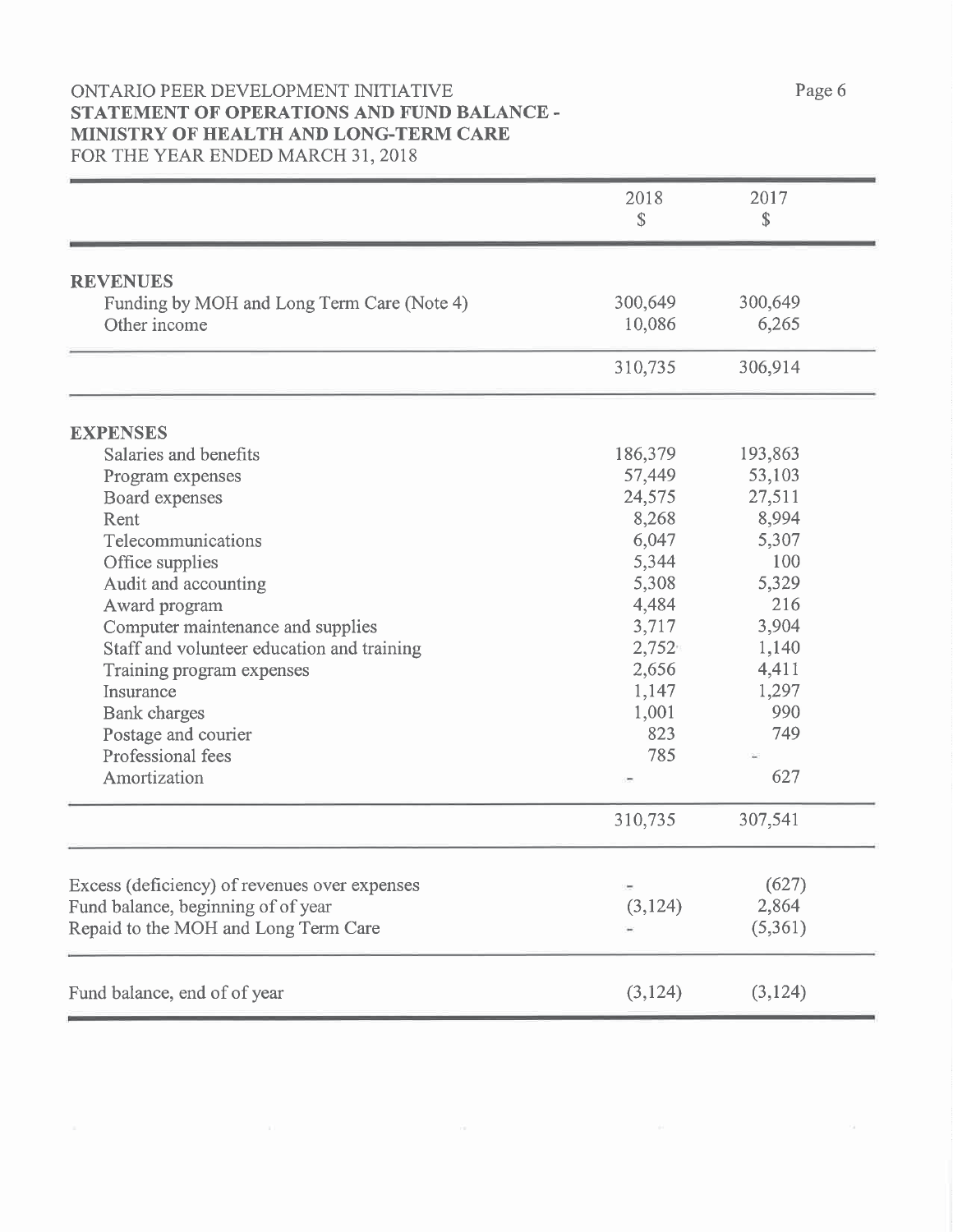## ONTARIO PEER DEVELOPMENT INITIATIVE STATEMENT OF OPERATIONS AND FUND BALANCE - OTHER PROGRAMS FUND FOR THE YEAR ENDED MARCH 31, 2018

|                                    | 2018<br>\$ | 2017<br>\$ |
|------------------------------------|------------|------------|
| <b>REVENUES</b><br>Other income    | 54,464     | 49,300     |
| <b>EXPENSES</b><br><b>Expenses</b> | 50,169     | 36,137     |
| Excess of revenues over expenses   | 4,295      | 13,163     |
| Funds balance, beginning of year   | 56,694     | 43,531     |
| Funding balance, end of the year   | 60,989     | 56,694     |

Page 7